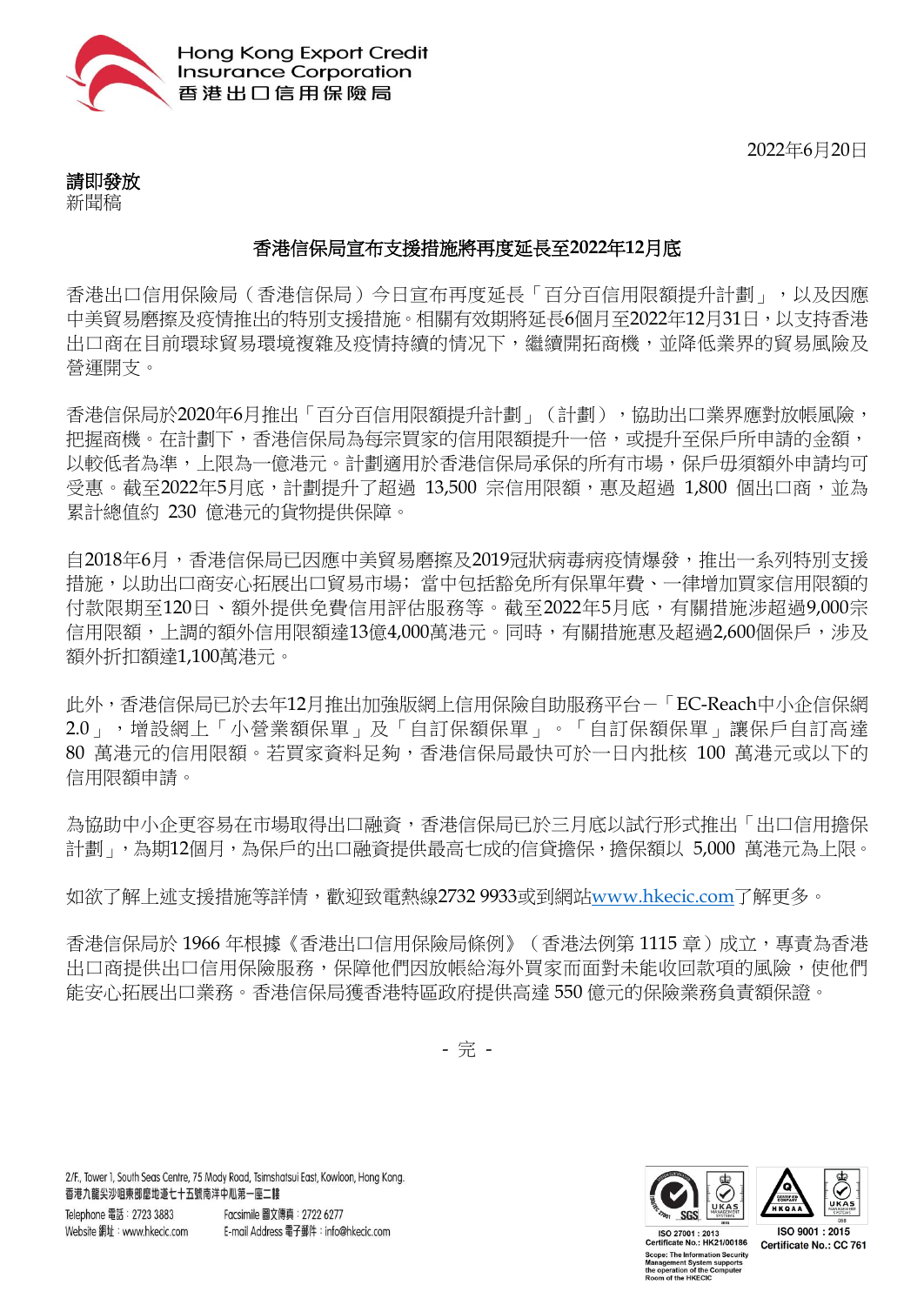

## **FOR IMMEDIATE RELEASE**

Press Release

## **HKECIC Further Extends Supportive Measures to end-December 2022**

The Hong Kong Export Credit Insurance Corporation (HKECIC) today announces further extension of the "100% Credit Limit Top-Up Scheme" and the special supportive measures launched in response to the China-US trade conflict and the pandemic. The validity period of the measures will be extended for six months to 31 December 2022 to support Hong Kong exporters to continue exploring new business opportunities amid the current complex global trading environment and the lingering pandemic, as well as to alleviate trade risk and reduce operating cost for the trade.

HKECIC launched the "100% Credit Limit Top-Up Scheme" ("the Scheme") in June 2020 to support the export sector in the face of credit risks and to seize business opportunities. Under the Scheme, HKECIC increases the credit limit of each buyer by 100%, or up to the amount applied for by the policyholders, whichever is smaller, subject to a cap of HK\$100 million. The Scheme covers all HKECIC's insured markets and no separate application from the policyholders is required. As at end-May 2022, over 13,500 credit limits have been uplifted under the Scheme, benefitting more than 1,800 exporters and providing protection for a cumulative amount of about HK\$23 billion of shipments.

Since June 2018, in response to the China-US trade conflict and the outbreak of the COVID-19 pandemic, HKECIC has rolled out a series of special supportive measures to assist exporters in exploring export trade markets with confidence. These measures include waiver of annual policy fee, across-the-board payment term to 120 days, additional free credit check facility, etc. As at end-May 2022, the relevant measures have uplifted over 9,000 credit limits, amounting to HK\$1.34 billion of additional credit limits. Furthermore, more than 2,600 policyholders have benefitted from the measures, with additional discounts totalling HK\$11 million.

In addition, HKECIC launched in last December the upgraded online self-service credit insurance platform, EC-Reach 2.0, which provides online application for "Small Business Policy" and "Self-Underwritten Policy" (SUP). SUP policyholders will be able to set discretionary credit limits up to HK\$0.8 million. Approval for credit limit applications of up to HK\$1 million can also be completed within a day for applications with sufficient buyer information.

2/F., Tower 1, South Seas Centre, 75 Mody Road, Tsimshatsui East, Kowloon, Hong Kong. 香港九龍尖沙咀東部麼地道七十五號南洋中心第一座二樓





ISO 27001: 2013 Certificate No.: HK21/00186 pe: The Information Security<br>nagement System supports<br>operation of the Computer stem support<mark>s</mark><br>the Computer m of the HKECIC

ISO 9001: 2015 Certificate No.: CC 761